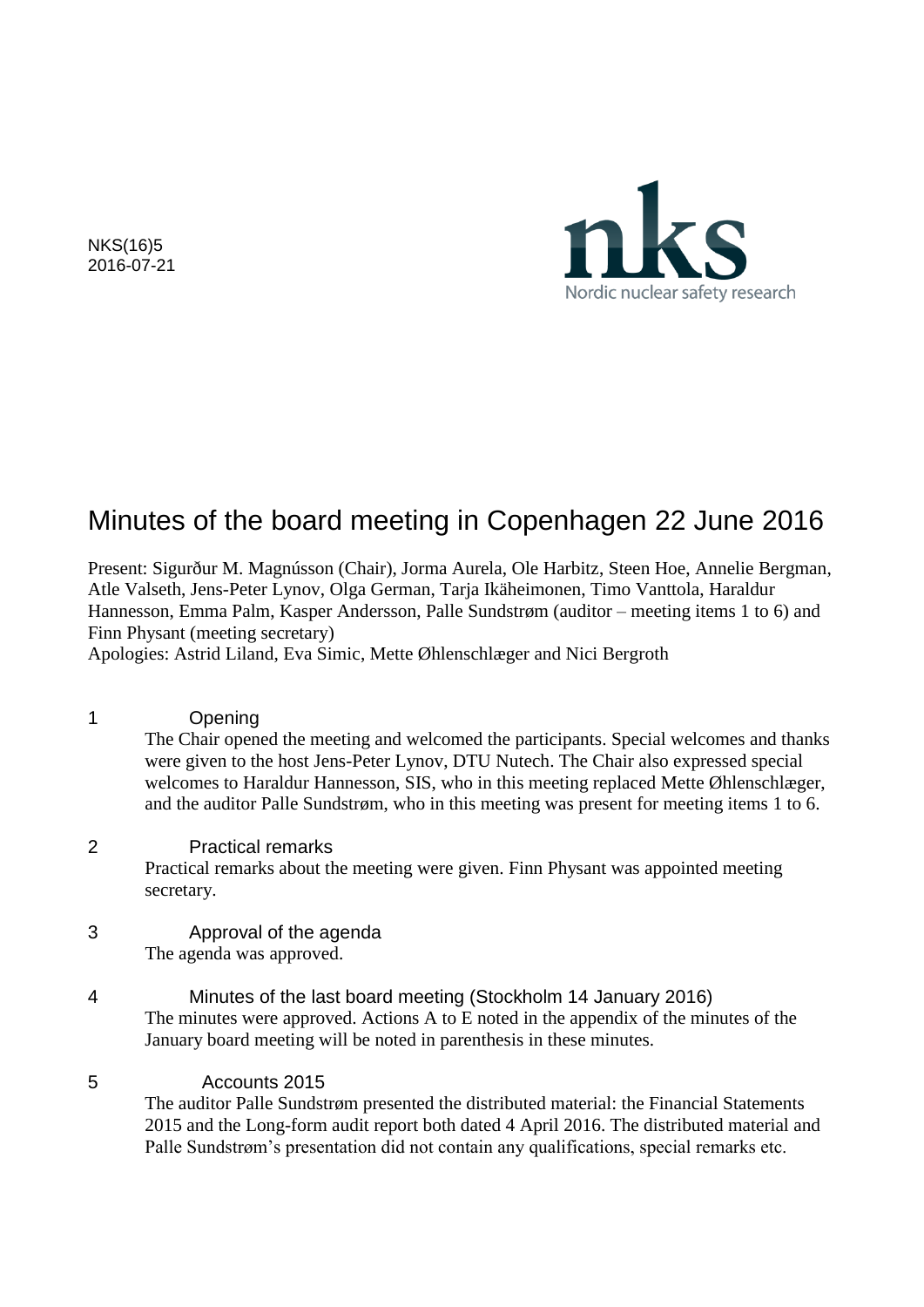The board took note of this and recommended the 2015 accounts to be approved by the owners.

#### 6 Financial status for the current year

Finn Physant presented the Financial status report dated 3 June 2016. The reserve at present was estimated to approximately DKK 908,000 / EUR 122,000 – in accordance with the auditor's recommendation of having a reserve of approximately DKK 1,000,000 / EUR 135,000. The board took note of the quite good financial situation.

## 7 News since last board meeting

a) Report from the owners' group

There has been no owners' group meeting since the last board meeting.

b) News from board members' organisations

The members informed each other about relevant news.

Jorma Aurela presented good news about next year's contribution from the Ministry of Employment and the Economy. EUR 10,000 will be added to this year's contribution resulting in a total contribution of EUR 350,000 in 2017.

Annelie Bergman, SSM, informed the board that Emma Palm has got a new position at SSM and will unfortunately not be able to continue as PC-R longer than until January 2017 meeting. The owners of NKS had been informed of this a few days ago and had received the CV of Christian Linde, whom SSM proposes to replace Emma. Furthermore SSM had proposed that Emma and Christian could work in parallel up till the board meeting in January. The owners agreed to the proposal of SSM and the board took note of the owners' decision. SSM confirmed that Emma and Christian would work in parallel up till the board meeting in January at no extra cost to NKS.

Steen Hoe informed the board that this meeting was his last board meeting and that Jeppe Pedersen will replace Steen Hoe as DEMA's board member.

Timo Vanttola informed the board that this meeting maybe was his last board meeting, but a new VTT board member has not yet been appointed.

The Chair expressed to both Steen Hoe and Timo Vanttola that they will be missed and thanked them for their contributions to NKS.

c) Administrative news

Finn Physant presented the new pamphlet (action A) and the 2016 version of "This is NKS". Finn Physant also presented the revised "Handbook for NKS applicants and activity leaders", which had been revised according to the decisions of the last board meeting. The revisions were concerning the definition of a "young scientist" and the possibility for young scientists of being granted travel support not only for events held within the Nordic countries, but also outside the Nordic countries. The revisions are also reflected on the website (actions D and E). The board took note of the administrative news.

#### 8 R-part: status

Emma Palm made a presentation of the status of the ongoing R-part activities. Overall the work in NKS-R is progressing well. Since the last board meeting in January, final reports for four activities have been published on the NKS website. All contracts for the 2016 activities have been agreed and signed. There are no delayed activities from before 2015. All activities initiated earlier than 2015 have been finally reported. Several articles have been published and some more are planned to be published within the NKS-R program and one master thesis has been completed.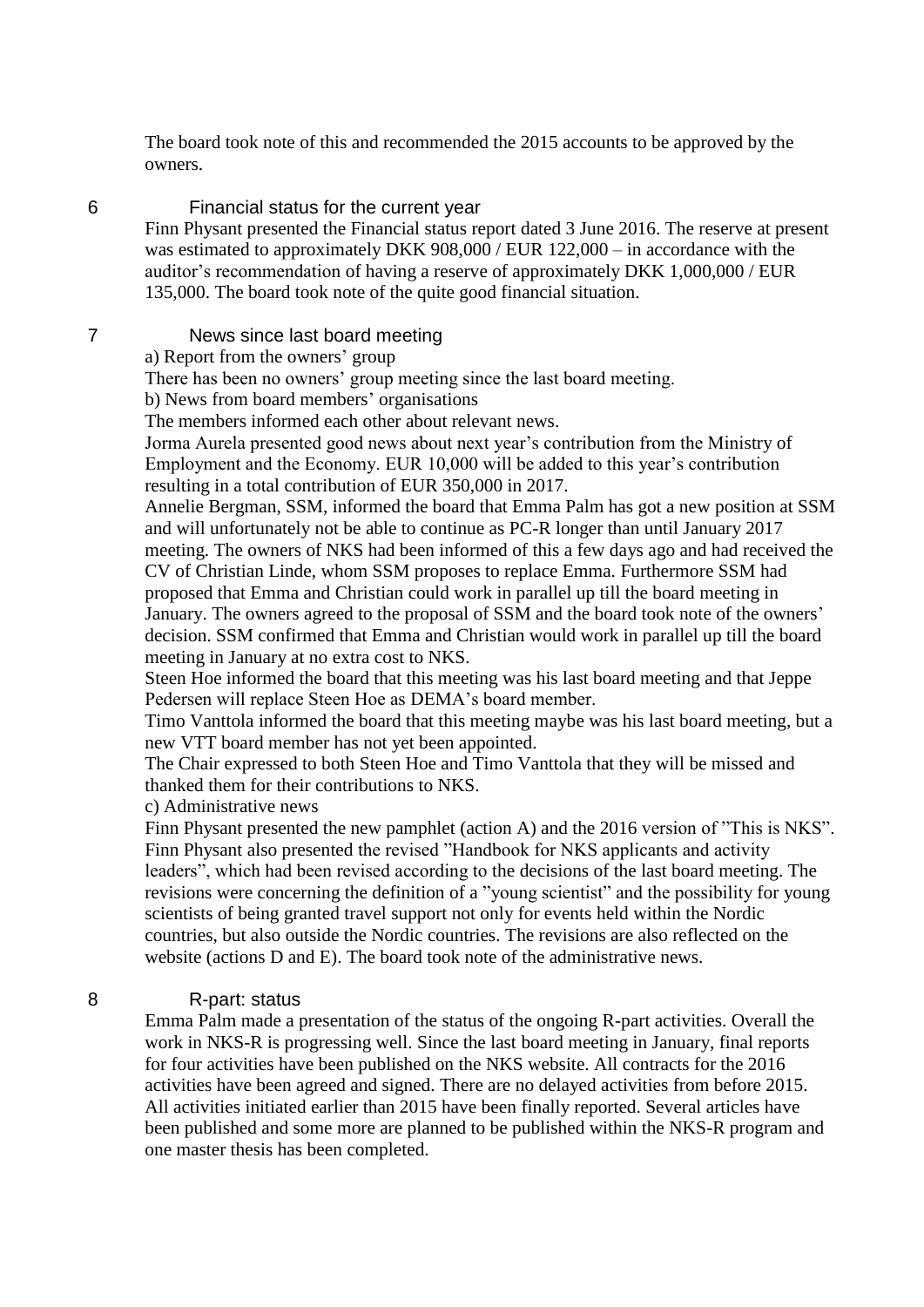The number of evaluators for the NKS-R and NKS-B programs respectively was discussed, and it was decided that a balanced distribution of the evaluators for the programs with respect to competence area and country exists with the following distribution:

| $NKS-B$ (7<br>evaluators) | $NKS-R(6)$<br>evaluators) | Reserve $(3)$    |
|---------------------------|---------------------------|------------------|
| Tarja K. Ikäheimonen      |                           |                  |
| Olga German               |                           |                  |
| <b>Astrid Liland</b>      | Nici Bergroth             |                  |
| Mette<br>Øhlenschlæger    | Timo Vanttola             |                  |
| <b>Steen Cordt</b><br>Hoe | Atle Valseth              |                  |
| Eva Simic                 | Annelie Bergman           |                  |
| Sigurður M.<br>Magnússon  |                           |                  |
|                           |                           | Ole Harbitz      |
|                           |                           | Jorma Aurela     |
|                           |                           | Jens-Peter Lynov |

Furthermore, the submission time for the final reports from the NKS activities was discussed. It was noted that several activities submit the final report later than the date given in the contract between the activity leader and NKS. To encourage on time submission, the NKS program managers shall stress the importance of submitting in time as delayed reports may influence the evaluators and their ability to make an accurate evaluation of any submitted proposals for continuation of the activity (action B).

#### 9 B-part: status

Kasper Andersson presented the status of the NKS-B activities. Overall, the work in NKS-B is progressing well. Since the last board meeting in January, final reports for seven activities have been published on the NKS website. All contracts for the 2016 activities have been agreed and signed. There are no delayed activities from before 2015. All activities initiated earlier than 2015 have been finally reported. Several articles have been published. Four NKS-B seminars were announced, although only one of these was still open for registration (GammaSpec), and brief minutes were given of the first workshop of the activity COASTEX. Kasper Andersson reported that the decision on the possibility to obtain financial support from the Nordic Council of Ministers to run the NORMSEM activity proposed for the NKS-B CfP 2016 is still pending, but should be taken up at a meeting shortly after this NKS board meeting (action C). Finally, Kasper Andersson presented the coordination group's proposal for a more ambitious publication of NKS and its recent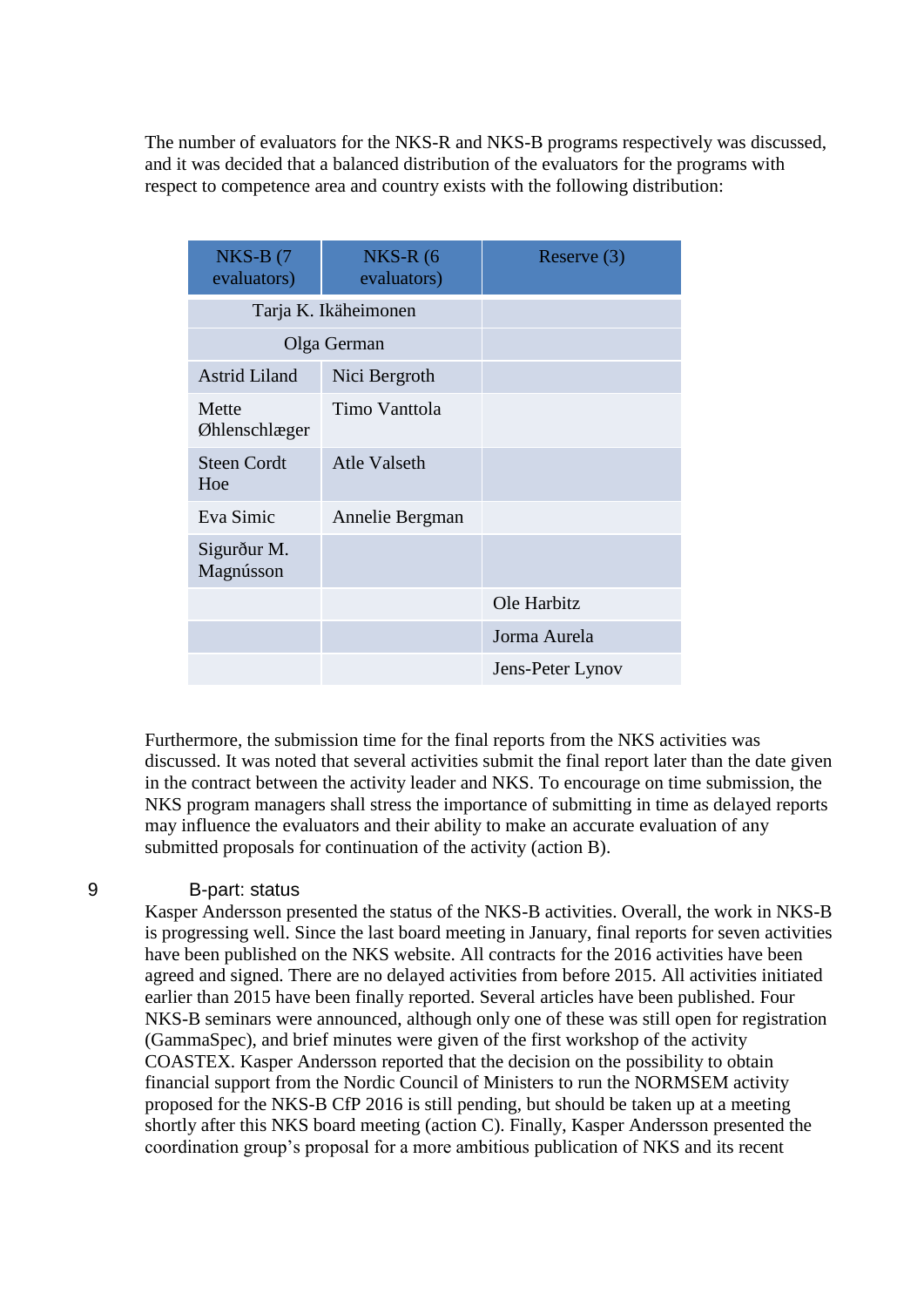results, particularly in relation to the Fukushima accident, in a paper in a peer-reviewed journal. The idea was strongly supported by the board. The board proposed that it might be even better to prepare several papers to ensure all important aspects of our cooperation to be covered. The coordination group will develop this idea further for the next board meeting.

10 NKS seminar on current trends in nuclear and radiological safety 2016 The seminar carried out 12-13 January was presented by Kasper Andersson, who gave an overview of the seminar. The overview included the wide range of topics, presentations, speakers and prominent international speakers, feedback from participants, beneficial spinoff, problems addressed in activities, clearer "aligned" NKS scope and improved overview, expenses and comparison with earlier seminars. One conclusion was: "Papers outlining the work of NKS in context and depth can now be written". Another conclusion concerning R and B seminars was: "We seem to have found a better recipe in recent years". Kasper Andersson finalized and concluded his presentation with the question: "NKS Seminar on current trends in nuclear and radiological safety 2019-?"

Finn Physant presented the results and conclusions of a comparison of the surveys carried out after the 2013 and 2016 seminars. The contents and results of the surveys were reported to the board: overall rate, relevance, usefulness, quality of presentations, seminar organization, scheduling, timing, facility, venue and handouts. One outstanding response out of many very positive responses – was the average rating of 4,5 (of 5) on "How likely are you to attend future NKS seminars?" The overall conclusion was: "The coordination group therefore proposes to start working for a 2019 seminar".

After the two presentations of this meeting item the Chair thanked Olga German and Vattenfall for granting NKS excellent seminar venue and facilities for this year's seminar. The Chair then invited the board members to comment on the seminar work. The coordination group took note of the board members' comments and after some discussion the Chair summed up the board's inputs as follows:

-the relevance was not regarded as high in 2016 as in 2013

-the presentations both in number and length must be worked on

-good mix of topics – also in balancing the technical and policy parts – the speakers must also be encouraged to address this

-an excellent seminar – an important outreach of NKS

-the seminar format can still be improved

-strong recommendation: at least one of each sex as key speakers

The Chair proposed an agreement in principle that NKS starts working on a new seminar. The board agreed to this. The coordination group will prepare a first overall draft for a new seminar for the next board meeting.

#### 11 **Information activities**

Finn Physant informed the board about the website, newsletters etc. – The present generation website was implemented in 2012 and is still considered to be a good and efficient everyday working tool. Website visitor statistics were presented concluding that the level of use of the website has been quite stable seen over the last couple of years. A relatively high level of use did occur in connection with the Fukushima seminar January 2013. This did again occur in connection with the 2016 seminar. Views of seminar video presentations are many for a relatively short period just after the upload of the presentations to the website. This was the case in both 2013 and 2016. The website use does for instance also rise in connection with the call for proposals in September and October every year.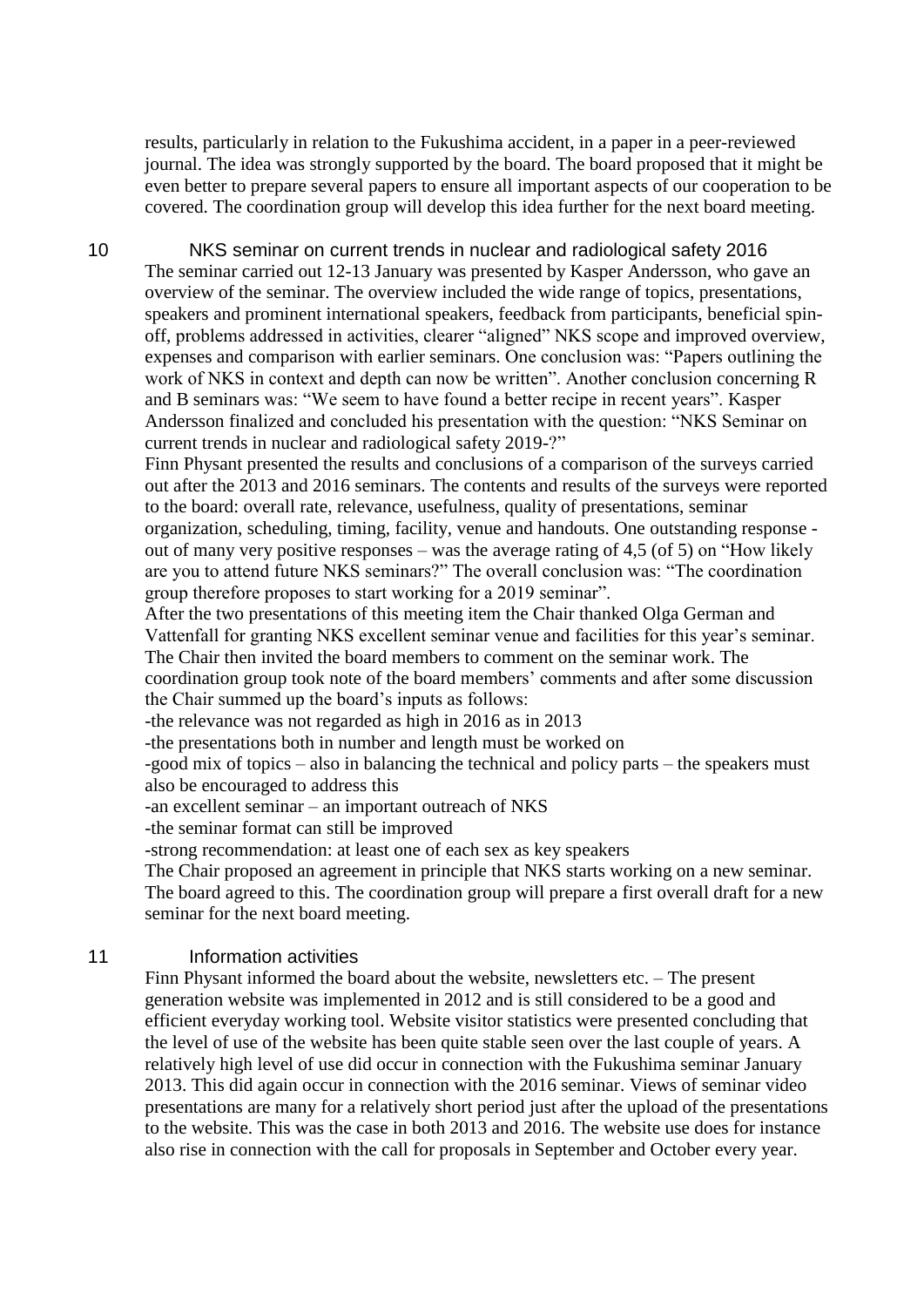Since the last board meeting 4 NewsFlashes have been distributed. The first one of 19 January was a summary report from the January board meeting including the result of the 2016 call for proposals, and the second of 22 January included links to all the 2016 seminar presentations. On 29 January the link to all the 2016 seminar video presentations was presented and the NewsFlash on 4 May contained young scientist travel support, upcoming seminars and new reports. Besides this a NewsLetter was distributed 14 June presenting upcoming seminars etc.

There is a list of more than 500 e-mail addresses, to which NKS electronic letters are distributed.

The new pamphlet was presented under meeting item 7.

Annelie Bergman asked for a graphic presentation of the data showing the last years' website use. – Finn Physant will prepare such a presentation for the next board meeting. Olga German asked for the status of and plans for the NKS LinkedIn group site. – The coordination group will look into this and report back to the board at its next meeting.

### 12 Research activities in 2017

Kasper Andersson informed the board about this year's call for proposals (CfP). There will be a CfP for both the B- and R-part opening on 1 September with deadline 14 October. The proposals will be passed on to the board members no later than 15 October. The deadline for submission of evaluations from board members will be 15 November and the next coordination meeting will take place in the begining of December.

The Chair proposed the budget for 2016 for each programme's activities to be set to at least DKK 3,250,000 – and more if possible. The board agreed to this.

The Chair will ask the owners and co-financiers for a possible raise of funding in 2017 compared to their funding in 2016. The decision of the Finnish owner to raise the contribution by EUR 10,000 in 2017 was confirmed. Ole Harbitz announced that the contribution from NRPA in 2017 may be at a reduced level, because of the financial situation. For the other owners the expectation at this time is that the contributions of 2017 will be the same as in 2016.

13 Other issues

None.

14 Next meeting Next meeting will be in Oslo 17 January (dinner) and 18 January (meeting) 2017.

## 15 End of meeting

Many thanks for a good meeting – in particular to the host DTU Nutech – were expressed by the Chair.

Sigurður M. Magnússon Chair Finn Physant

Meeting secretary

Appendix: Actions from the board meeting